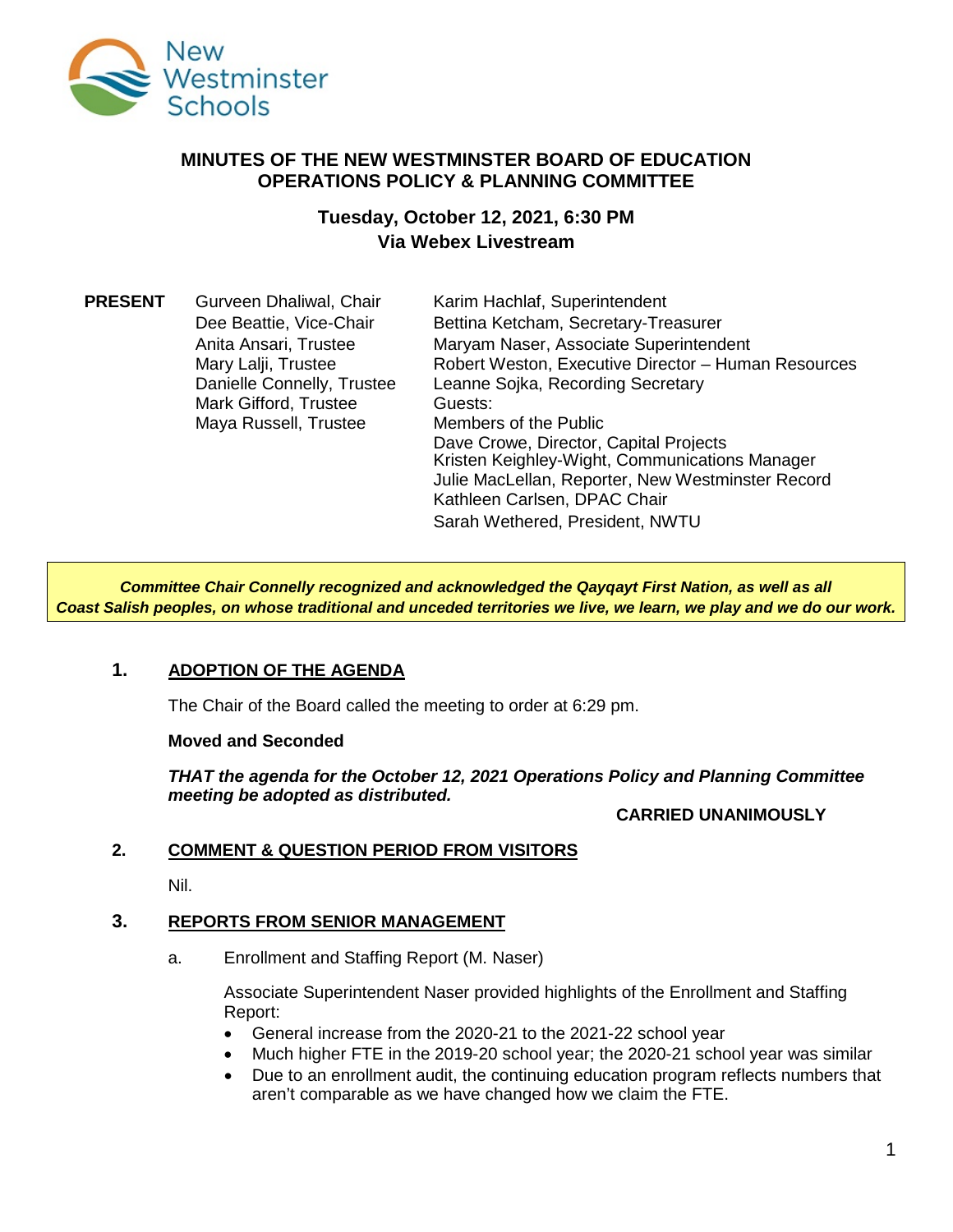- In February it will be evident which students have entered the adult program in September
- Special education numbers are up considerably every year a result of both learning designation diagnosis and new students into the District

Executive Director – Human Resources Weston provided clarity on the report indicating they are working through recruitment and selection where gaps exist in staffing to student ratios and confirmed there are no recruitment challenges with custodial staff.

b. Long Range Facilities Plan (B. Ketcham)

Secretary-Treasurer Ketcham provided highlights by means of a condensed presentation of the much more comprehensive Long Range Facilities Plan (LRFP).

- Background: capacity pressures on all school sites. Every eighteen months, an update will be completed on the LRFP due to the high growth in the District. Shared green space between the District and the City of New Westminster will continue as a means to alleviate lack of available land
- Definition of LRFP: a comprehensive tool that guides the Board's current and potential current future inventory of capital assets; intended to span at least a 10 year time frame and is based on most currently available data showing preferred plans and not necessarily plans that will be executed
- Projected School Aged Population: graph showing historical and projected school aged populations, increase due to growth and development within the City. Will feel capacity pressures over the next 5 years
- Area Standard and Site Size Analysis: acreage shortfall compensate with City play areas near schools
- LRFP Recommendations: provided highlights of Queensborough Community, Fraser River Community and Glenbrook Community, which are included in Chapter 7. The priority project is Fraser River Community with the need of a 500 capacity elementary school which if awarded would be completed in 2025- 2026. The second priority project is a 500 capacity middle school and if supported by March 2022, the anticipated completion would be 2026 - 2027 at a projected cost of 83M
- New Westminster Secondary School: projected at capacity by 2024. A number of viable options are available in the plan; expansion next to the existing school, modified lunch times and other opportunities for short or long term plans.
- Alternative Education Programs: The Board is wanting to find purposeful space for these learners.

Questions and discussion ensued.

## **Moved and Seconded**

*THAT the Operations Policy and Planning Committee recommend to the Board of Education of School District No. 40 (New Westminster) approval of the 2021 Long Range Facilities Plan.*

## **CARRIED UNANIMOUSLY**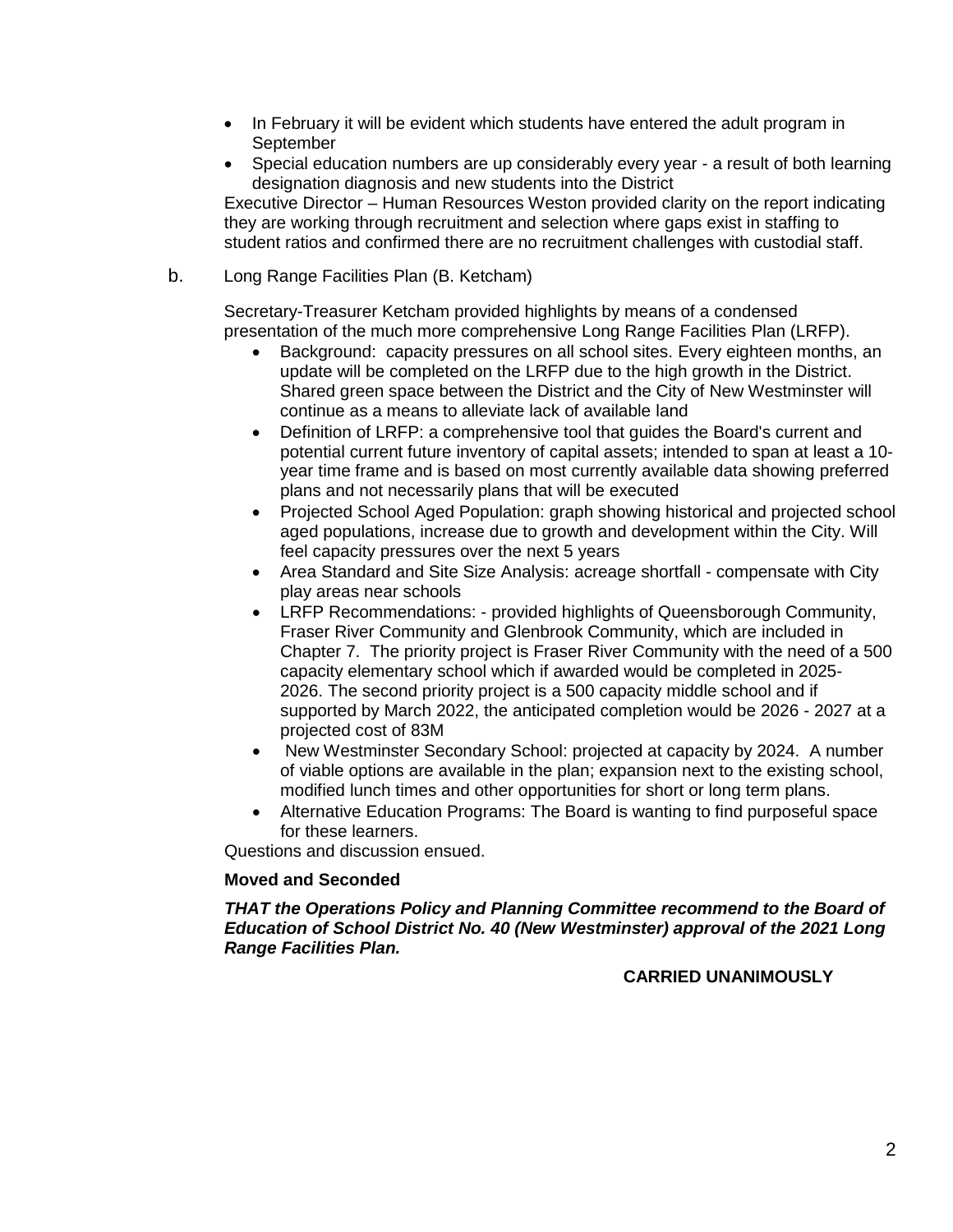c. Mandated Vaccinations (R. Weston)

Executive Director - Human Resources Weston shared the update from the Ministry of Education and follow-up guidance from the BC Public School Employers' Association (BCPSEA) who strongly advise waiting for a mandated vaccination template. Members of the public shared their opinions. Chair Connelly shared concern over the timeline of the current motion, Chair Dhaliwal suggested an amendment to the original motion and Trustee Russell provided the amended wording.

## **ORIGINAL MOTION Not Moved and Seconded**

*THAT the Operations Policy and Planning Committee postpone the motion from the October 1st Special Board meeting to seek out a legal opinion on mandatory staff vaccinations and request staff provide an update in regard to the Provincial Advisory Committee guidelines and operational framework at its November 9th Operations Committee meeting.* 

#### **MOTION NOT VOTED ON**

#### **PROPOSED MOTION Moved and seconded**

*THAT the Operations Policy and Planning Committee postpone the motion from the October 1st Special Board meeting to seek out a legal opinion on mandatory staff vaccinations and request staff provide an update in regard to the Provincial Advisory Committee guidelines and operational framework at its November 9th Operations Committee meeting or sooner as it is available.*

#### **CARRIED UNANIMOUSLY**

# **AMENDED MOTION**

**Moved and seconded**

*THAT the Operations Policy and Planning Committee postpone the motion from the October 1st Special Board meeting to seek out a legal opinion on mandatory staff vaccinations and request staff provide an update in regard to the Provincial Advisory Committee guidelines and operational framework at its November 9th Operations Committee meeting or sooner as it is available.*

#### **CARRIED UNANIMOUSLY**

Trustee Ansari shared concern over amplification of misinformation from a member of the public within the meeting video. This was discussed further under New Business.

d. COVID-19 Update (K. Hachlaf)

Superintendent Hachlaf provided interpretation of the update slides. Masks are required for staff and students unless they meet exceptions and assured the Board that parents are doing an excellent job at looking at other safety measures that can be implemented. Decisions will not be stigmatizing, students who are exempt will not be prevented from participating at school. An exploration of all opportunities will be examined all year. Masks are one measure but on the higher order of the priority are daily health checks, not coming to school when not feeling well, hand hygiene and respecting space.